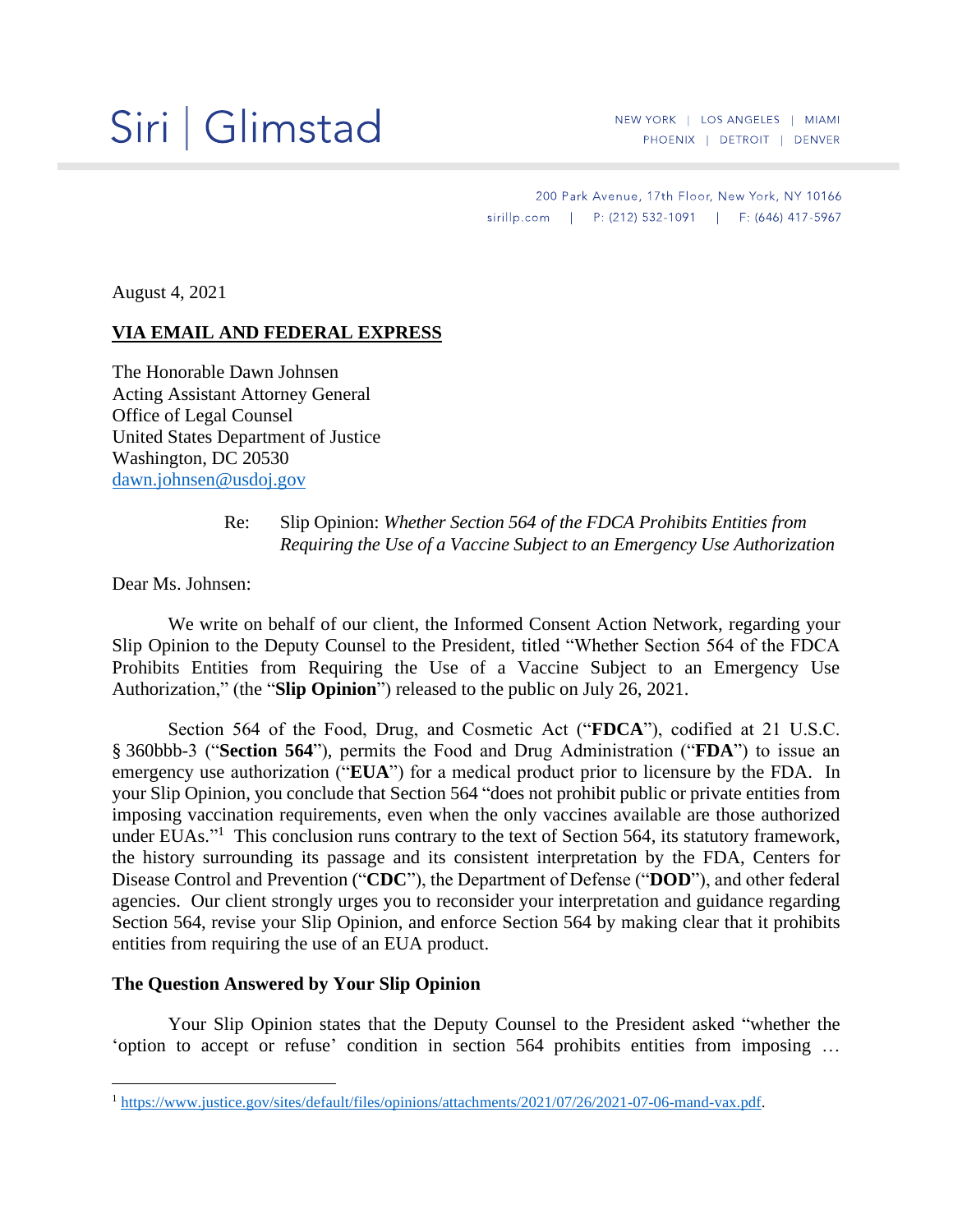vaccination requirements while the only available vaccines for COVID-19 remain subject to EUAs." The "option to accept or refuse" refers to one of the "[r] equired conditions" in Section 564 for each EUA product. As provided in Section 564:

> the Secretary … shall … establish … [a]ppropriate conditions designed to ensure that individuals to whom the [product](https://www.law.cornell.edu/definitions/uscode.php?width=840&height=800&iframe=true&def_id=21-USC-309474065-1242874613&term_occur=999&term_src=title:21:chapter:9:subchapter:V:part:E:section:360bbb%E2%80%933) is administered are informed … of **the option to accept or refuse administration of the [product](https://www.law.cornell.edu/definitions/uscode.php?width=840&height=800&iframe=true&def_id=21-USC-309474065-1242874613&term_occur=999&term_src=title:21:chapter:9:subchapter:V:part:E:section:360bbb%E2%80%933)**, of the consequences, if any, of refusing administration of the [product,](https://www.law.cornell.edu/definitions/uscode.php?width=840&height=800&iframe=true&def_id=21-USC-309474065-1242874613&term_occur=999&term_src=title:21:chapter:9:subchapter:V:part:E:section:360bbb%E2%80%933) and of the alternatives to the [product](https://www.law.cornell.edu/definitions/uscode.php?width=840&height=800&iframe=true&def_id=21-USC-309474065-1242874613&term_occur=999&term_src=title:21:chapter:9:subchapter:V:part:E:section:360bbb%E2%80%933) that are available and of their benefits and risks.

Section 564, 21 U.S.C. § 360bbb-3(e)(1)(A) (emphasis added). The Department of Justice ("**DOJ**") is the entity primarily tasked with enforcing Section 564. *See* 21 U.S.C. § 337. Nevertheless, your Slip Opinion circumvents any enforcement of the foregoing required condition by concluding that the "language of section 564 specifies only that certain information be provided to potential vaccine recipients and does not prohibit entities from imposing vaccination requirements."<sup>2</sup> As discussed below, this conclusion is incorrect.

# **Entrenched Principle to Not Coerce Acceptance of Unlicensed Medical Products**

To be licensed, the FDA must find that a medical product is "safe for use and … effective in use."<sup>3</sup> Until licensed, a medical product remains investigational, even after issuance of an EUA. As the National Institutes of Health ("**NIH**") explains with regard to a vaccine granted EUA: "The issuance of an EUA is different than an FDA approval (licensure) of a vaccine. A vaccine available under emergency use authorization is still considered investigational."<sup>4</sup> And as the FDA explains, "an investigational drug can also be called an experimental drug" because these two terms are synonymous.<sup>5</sup> For example, the EUA fact sheet for an intravenous drug to treat H1N1 granted EUA by the FDA explains that it is "an experimental drug."<sup>6</sup> Similarly, after an EUA was granted

<sup>2</sup> *[Id](https://www.justice.gov/sites/default/files/opinions/attachments/2021/07/26/2021-07-06-mand-vax.pdf)*.

 $3$  21 U.S.C. § 355(b)(1)(A)(i) (an application for licensure requires "full reports of investigations which have been made to show that such drug is safe for use and whether such drug is effective in use").

<sup>4</sup> [https://www.niaid.nih.gov/diseases-conditions/covid-19-vaccine-faq.](https://www.niaid.nih.gov/diseases-conditions/covid-19-vaccine-faq)

<sup>5</sup> Until a medical product's Investigational New Drug Application is approved by the FDA, and hence licensed, it is considered experimental. <https://www.fda.gov/media/138490/download> ("an investigational drug can also be called an experimental drug"); <https://www.northwell.edu/coronavirus-covid-19/vaccine/frequently-asked-questions> ("Vaccines that receive EUA are considered experimental until the FDA formally approves it.").

<sup>6</sup> [https://web.archive.org/web/20100222172129/http:/www.cdc.gov/h1n1flu/eua/pdf/patient\\_fact\\_sheet\\_peramivir\\_I](https://web.archive.org/web/20100222172129/http:/www.cdc.gov/h1n1flu/eua/pdf/patient_fact_sheet_peramivir_I‌V_23Oct2009.pdf) [V\\_23Oct2009.pdf.](https://web.archive.org/web/20100222172129/http:/www.cdc.gov/h1n1flu/eua/pdf/patient_fact_sheet_peramivir_I‌V_23Oct2009.pdf) Peer review studies found that using the term "experimental" in reference to an EUA medical product reduced their uptake and hence advised against informing the public that these products are still "experimental." *See*, *e.g.*,<https://www.ncbi.nlm.nih.gov/pmc/articles/PMC7893369/> ("A 2010 survey examining the acceptance of peramivir, approved as an EUA, found that use of the term 'experimental' on the fact sheet decreased willingness across the board. … FDA and the sponsor must … avoid language that stimulates negative responses (i.e., experimental)."); <https://pubmed.ncbi.nlm.nih.gov/25882123/>("In late 2009, peramivir was granted an EUA" and its "CDC fact sheet" stated it is an "experimental drug" but the study found that "the use of the term experimental, while necessary and accurate, presented real impediments for willingness" to take the EUA product.).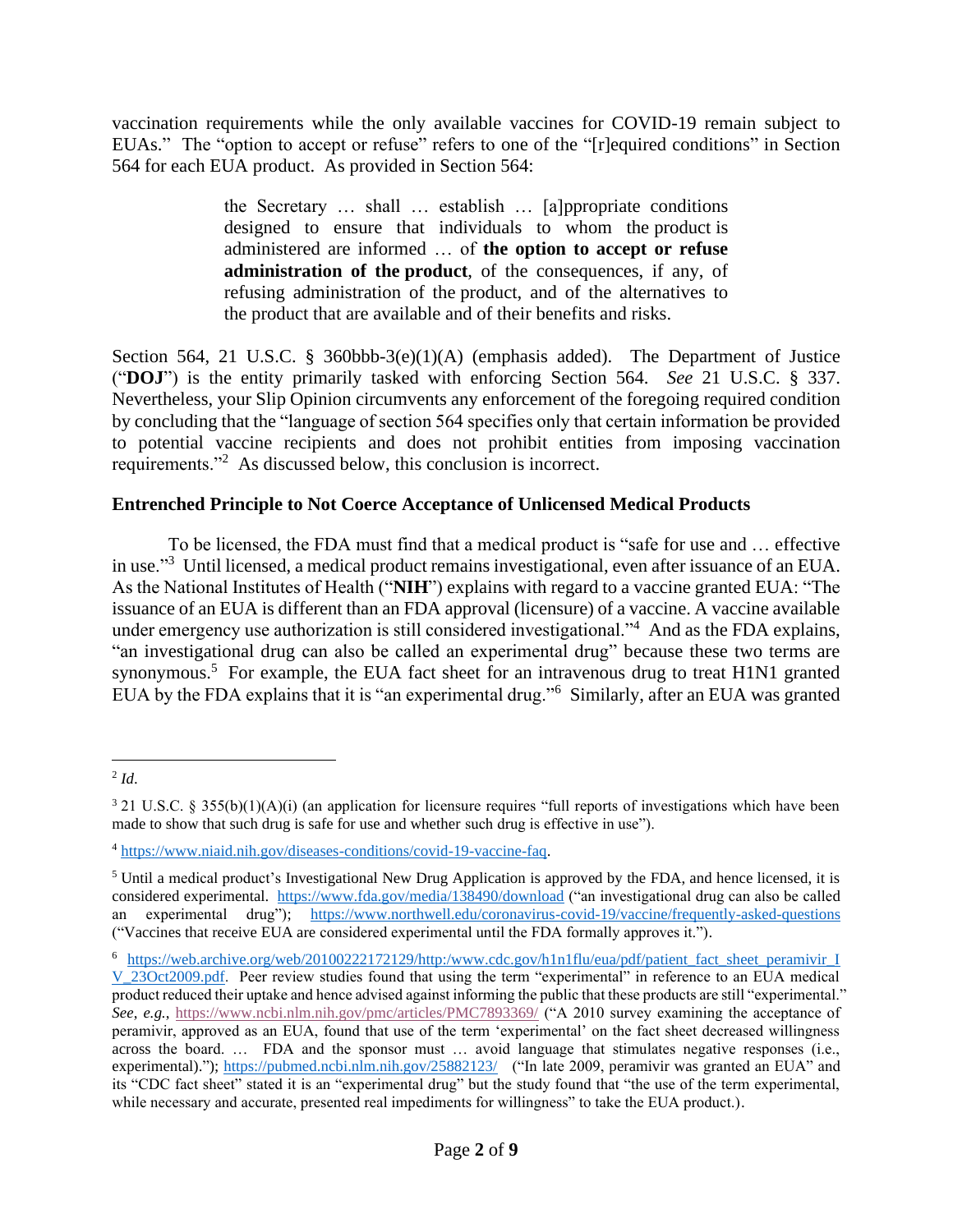for the COVID-19 vaccine co-developed by the NIH and Moderna, it was described by the NIH as an "[e]xperimental coronavirus vaccine."<sup>7</sup>

Long settled legal precedent establishes that it is not legal to coerce an individual to accept an unlicensed, and hence experimental, medical product. An individual must voluntarily agree, free from any undue influence, to accept same. This principle was first codified long-ago by American jurists.<sup>8</sup> It was then incorporated into the United States Code, the Code of Federal Regulations, and guidance from federal health agencies. *See e.g.*, 21 U.S.C. § 360bbb-0a (Even for patients with a life-threatening condition, an unlicensed medical product cannot be coerced, rather Congress required obtaining the patient's "written informed consent.") 42 U.S.C. § 9501 (Same for mental health patients);  $9\,45$  C.F.R. § 46.116 (For an unlicensed medical product, the "Basic elements of informed consent" include that "participation is voluntary," "refusal to participate will involve no penalty or loss of benefits to which the subject is otherwise entitled" and that consent be obtained without "coercion or undue influence."); 10 FDA *Information Sheet: Informed Consent* ("Coercion occurs when an overt threat of harm [such as expulsion from school or employment] is intentionally presented by one person to another in order to obtain compliance." $)^{11}$ 

The principle that individuals should not be coerced to receive an unlicensed medical product is also codified in the law of at least 84 countries and is an accepted principle of international common law. *See, e.g.*, *Abdullahi v. Pfizer, Inc.*, 562 F.3d 163, 184 (2nd Cir. 2009) ("We have little trouble concluding that a norm forbidding nonconsensual human medical experimentation [which includes unlicensed medical products] is every bit as concrete – indeed even more so – than the norm prohibiting piracy.… The Nuremberg Code, Article 7 of the ICCPR, the Declaration of Helsinki, the Convention on Human Rights and Biomedicine, the Universal Declaration on Bioethics and Human Rights, the 2001 Clinical Trial Directive, and the domestic laws of at least eighty-four States all uniformly and unmistakably prohibit medical experiments on human beings without their consent, thereby providing concrete content for the norm.").

In your Slip Opinion, you assert that expulsion from a job, school, and civil society are only "secondary consequences" which does not remove the "option to accept or refuse." Not only does this argument defy common sense, but Section 564's history, statutory framework, and

<sup>7</sup> [https://www.nih.gov/news-events/nih-research-matters/experimental-coronavirus-vaccine-highly-effective.](https://www.nih.gov/news-events/nih-research-matters/experimental-coronavirus-vaccine-highly-effective)

<sup>&</sup>lt;sup>8</sup> "The Nuremberg Code is the most important document in the history of the ethics of medical research. The Code was formulated 50 years ago, in August 1947 ... by American judges ... It served as a blueprint for today's principles that ensure the rights of subjects in medical research [which includes unlicensed medical products]." [https://www.ne](https://www.nejm.org/doi/full/10.1056/NEJM199711133372006) [jm.org/doi/full/10.1056/NEJM199711133372006.](https://www.nejm.org/doi/full/10.1056/NEJM199711133372006) *See also* [https://history.nih.gov/display/history/Nuremberg+Code,](https://history.nih.gov/display/history/Nuremberg+Code) 313 BMJ 1448 (1996) ("The voluntary consent of the human subject is absolutely essential [for unlicensed medical interventions]. This means that the person … [is] able to exercise free power of choice, without the intervention of any element of … coercion.").

<sup>&</sup>lt;sup>9</sup> See also 38 U.S.C. § 7331 (Same for veterans); 42 U.S.C § 300ff-61 ("in testing for HIV/AIDS, the applicant will test an individual only after the individual confirms that the decision of the individual with respect to undergoing such testing is voluntarily made").

<sup>&</sup>lt;sup>10</sup> See also 21 C.F.R § 50.20 (sets forth conditions for obtaining informed consent for use of an unlicensed medical product and reiterating that consent should be free from "coercion or undue influence")

<sup>11</sup> <https://www.fda.gov/regulatory-information/search-fda-guidance-documents/informed-consent#coercion>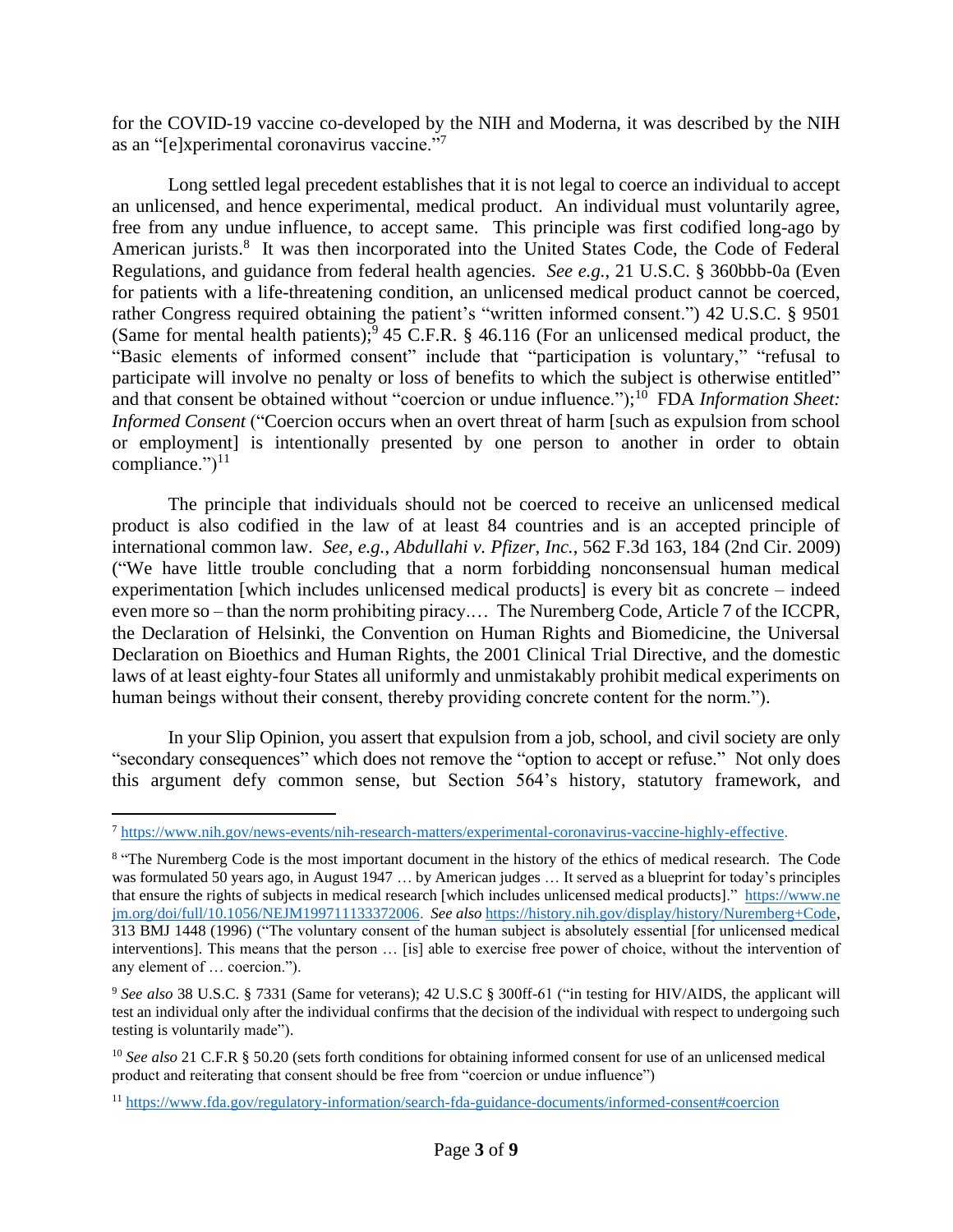implementation all reflect that "the option to accept or refuse" was intended to continue the longstanding principle that it is not permissible to coerce anyone to receive an unlicensed medical product.

# **Section 564 Incorporates the Principle that Unlicensed Medical Products Cannot be Mandated**

Section 564 was enacted after the United States experienced September 11, 2001, and subsequent acts of terror, including envelopes with anthrax being sent through the United States Postal Service.<sup>12</sup> To create a legal route to distribute an unlicensed and therefore, experimental, medical product in the event of bioterrorism, or a similar emergency, and create a narrow exception to allow mandates of such a product to members of the military, Congress passed Section 564 (permitting an EUA) and 10 U.S.C. § 1107a ("**Section 1107a**") (permitting the President to waive "the option to accept or refuse" requirement in Section 564 for members of the military under limited circumstances of national security).

# *i. Congress' Intent When Passing Section 564*

There is no indication that Congress, in passing Section 564 and Section 1107a, intended to deviate from the long-standing principle and entrenched state, federal, and international principle that unlicensed medical products generally cannot be anything but completely voluntary. That this principle was carried forward when Congress included the words "the right to accept or refuse" in Section 564 is reinforced by the legislative discussions surrounding the passing of Section 564. On July 16, 2003, in deliberating Section 564, Representative Hays said, without any objection, that:

> …any authority to actually use experimental drugs or medical devices in emergency situations has to be defined and wielded with nothing less than surgical precision. Prior informed consent in connection with the administration of experimental therapy is a basic human right, a right no one should be asked to surrender…<sup>13</sup>

Similarly, on May 19, 2004, Senator Kennedy said while deliberating regarding Section 564 that "[t]he authorization for the emergency use of unapproved products also includes strong provisions on informed consent for patients."<sup>14</sup>

<sup>&</sup>lt;sup>12</sup> See [https://wwwnc.cdc.gov/eid/article/13/7/06-1188\\_article](https://wwwnc.cdc.gov/eid/article/13/7/06-1188_article) (detailing "the need for and genesis of the EUA, its requirements, its broad application to civilian and military populations, and its features of particular importance to physicians and public health officials.").

<sup>13</sup> [https://www.congress.gov/congressional-record/2003/7/16/house-section/article/h6908-1.](https://www.congress.gov/congressional-record/2003/7/16/house-section/article/h6908-1)

<sup>14</sup> [https://www.congress.gov/congressional-record/2004/05/19/senate-section/article/S5744-1.](https://www.congress.gov/congressional-record/2004/05/19/senate-section/article/S5744-1) This same Senator also reiterated that Section 564 "allows the FDA to authorize the emergency use of medicines under the tightly controlled conditions outlined in this legislation." *Id.* Those conditions are, of course, specifically outlined in Section 564. In a congressional hearing on Section 564 held a few months later, Representative Maloney added that "unapproved drugs and devices, whose risks and benefits are not fully tested, impose an unprecedented responsibility on the government. The FDA must be vigilant in protecting the public against unnecessary risks from these products. In part because of these concerns, the bill has been modified to require that health care providers and patients be informed that the products have not been approved and of their risks. … These conditions [in Section 564] are essential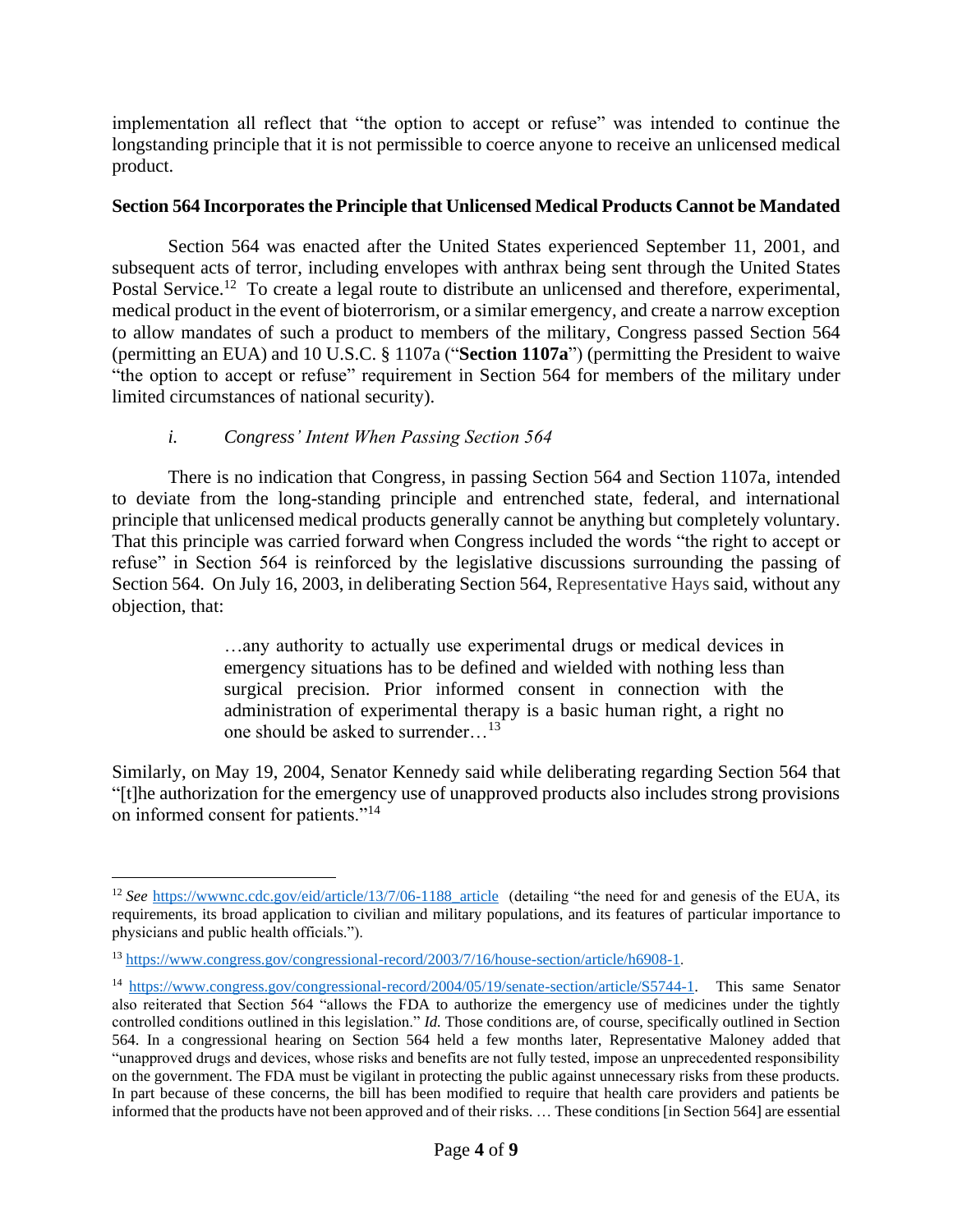# *ii. The Exception that Proves the Rule*

That Congress intended "the option to accept or refuse" as a prohibition on mandating an unlicensed medical product comes into sharp focus by the fact that Congress specifically carved out only one exception for when an individual would not have "the option to accept or refuse administration of the [product.](https://www.law.cornell.edu/definitions/uscode.php?width=840&height=800&iframe=true&def_id=21-USC-309474065-1242874613&term_occur=999&term_src=title:21:chapter:9:subchapter:V:part:E:section:360bbb%E2%80%933)" Congress permitted required use of an EUA product when the President of the United States finds that providing an individual in the military with the option to accept or refuse the product would not be in the interests of national security. As provided in Section 1107a:

> In the case of the administration of a product authorized for emergency use under section 564 of the Federal Food, Drug, and Cosmetic Act to members of the armed forces, the condition described in section  $564(e)(1)(A)(ii)(III)$  of such Act and required under paragraph  $(1)(A)$  or  $(2)(A)$  of such section 564(e), designed to ensure that individuals are informed of an option to accept or refuse administration of a product, may be waived only by the President only if the President determines, in writing, that complying with such requirement is not in the interests of national security.

Thus, Congress so highly valued the right to individual choice that it allowed only a threat to national security to trump that right, and even then, only with regard to military personnel. As your Slip Opinion admits, this is how members of Congress understood Section 564 and Section 1107a when they were enacted. *See* Slip Opinion at 16-17. It is also how the DOD understood these sections following their enactment, stating in DOD Instruction 6200.02 § E3.4, adopted February 27, 2008:

> In the event that an EUA granted by the Commissioner of Food and Drugs includes a condition that potential recipients **are provided an option** to refuse administration of the product, the President may ... waive **the option** to refuse … administration of the medical product to members of the armed forces.<sup>15</sup>

Your interpretation of Section 564 renders Section 1107a meaningless and nonsensical. If the military was permitted to create any consequences it deemed appropriate in the event an armed forces member refused an EUA vaccine, it would be unnecessary to create a separate statute and require a written presidential national security finding to remove a requirement that, in your words, "concerns only the provision of information[.]"

for the safe use of unapproved products, and they should be imposed in all cases, except in truly extraordinary circumstances."<https://www.congress.gov/congressional-record/2004/07/14/house-section/article/H5721-3>

<sup>15</sup> <https://www.esd.whs.mil/Portals/54/Documents/DD/issuances/dodi/620002p.pdf> (emphasis added).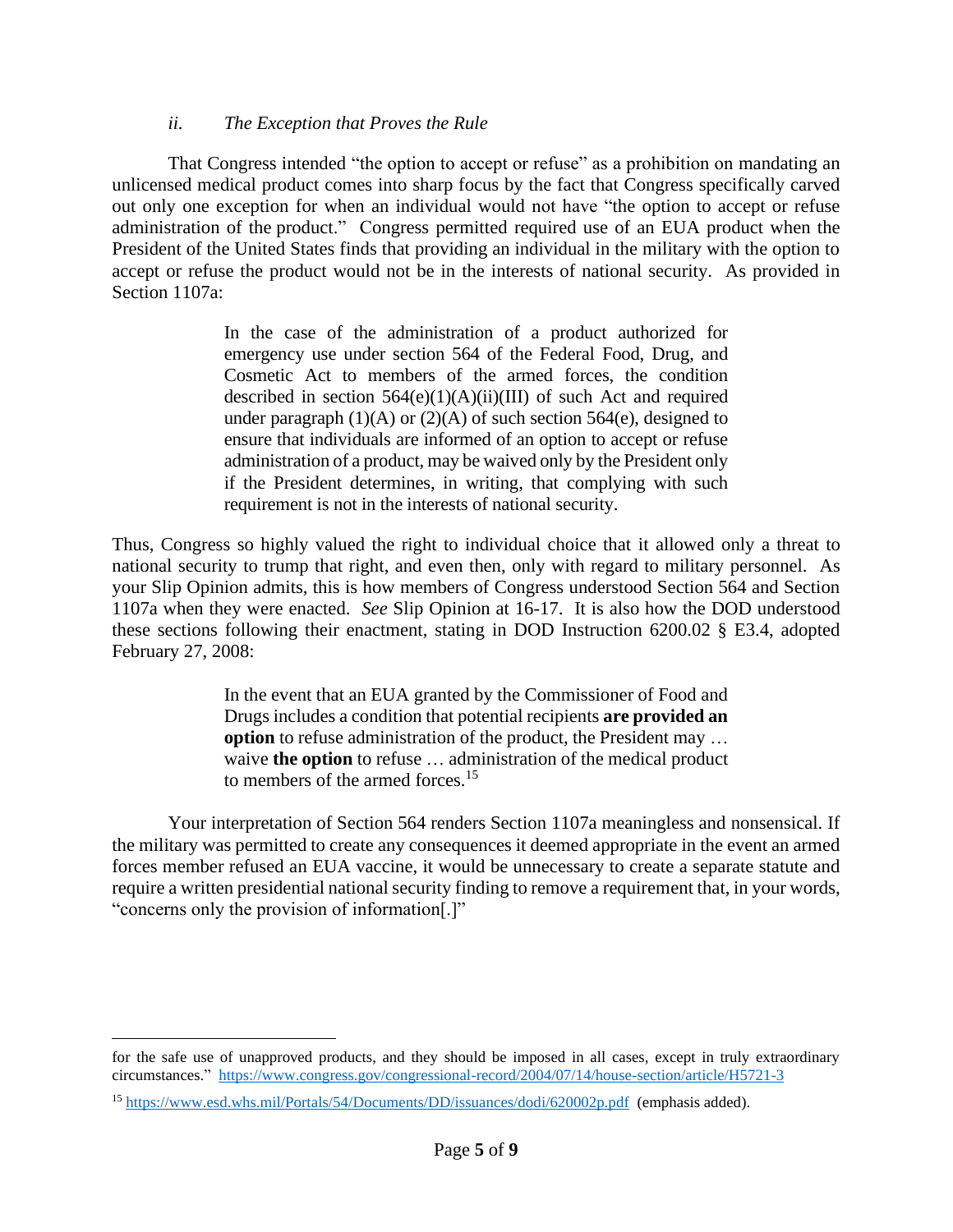## *iii. Consistent Agency Interpretation of Section 564*

The FDA likewise viewed Section 564 as providing a substantive right to refuse when it explained the military exception:

> [A]s a general rule, persons **must be made aware of their right to refuse the product** (or to refuse it for their children or others without the capacity to consent) and of the potential consequences, if any, of this choice. An exception to this rule is that the president, as commander in chief, **can waive military personnel's right to refuse this product**. If the right is not specifically waived by the president for a particular product given under EUA, military personnel **have the same right to refuse as civilians**. 16

The FDA thus makes clear that Section 564 provides a substantive right to refuse, and this right does not exist in the presence of a requirement that imposes negative consequences for refusing.

Similarly, the CDC's Advisory Committee on Immunization Practices ("**ACIP**") has interpreted Section 564 as a consent provision and not merely a requirement to inform. When responding to an inquiry regarding whether the COVID-19 vaccines can be required, the Executive Secretary of ACIP publicly stated that "under an EUA, vaccines are not allowed to be mandatory. Therefore, early in the vaccination phase individuals **will have to be consented** and **cannot be mandated to be vaccinated**."<sup>17</sup> ACIP's Executive Secretary then reaffirmed to the FDA's Vaccine and Related Biological Products Advisory Committee that no organization, public or private – including hospitals – can mandate the EUA COVID-19 Vaccines:

> Organizations, such as hospitals, with licensed products do have [the] capability of asking their workers to get the vaccine. But in the setting of an EUA, patients and individuals will have **the right to refuse** the vaccine.<sup>18</sup>

Consistent with the foregoing, the U.S. General Services Administration's ("**GSA**") Safer Federal Workforce website, applicable to all federal employees and contractors, expressly provided that the EUA COVID-19 vaccines cannot be mandatory, stating:

> Employees should receive paid time off to be vaccinated and to deal with any side effects. At present, COVID-19 vaccination should generally not be a pre-condition for employees or contractors at executive departments and agencies … to work in-person in Federal buildings, on Federal lands, and in other settings as required by their job duties. Federal employees and contractors may voluntarily share

<sup>&</sup>lt;sup>16</sup> Nightingale SL, Prasher JM, Simonson S. Emergency Use Authorization (EUA) to Enable Use of Needed Products in Civilian and Military Emergencies, United States. *Emerging Infectious Diseases*. 2007;13(7):1046. doi:10.3201/eid1307.061188 available at [https://wwwnc.cdc.gov/eid/article/13/7/06-1188\\_article#r1](https://wwwnc.cdc.gov/eid/article/13/7/06-1188_article#r1) (emphasis added).

<sup>17</sup> <https://www.cdc.gov/vaccines/acip/meetings/downloads/min-archive/min-2020-08-508.pdf> at 56 (emphasis added).

<sup>18</sup> <https://www.fda.gov/media/143982/download> at 156 (emphasis added).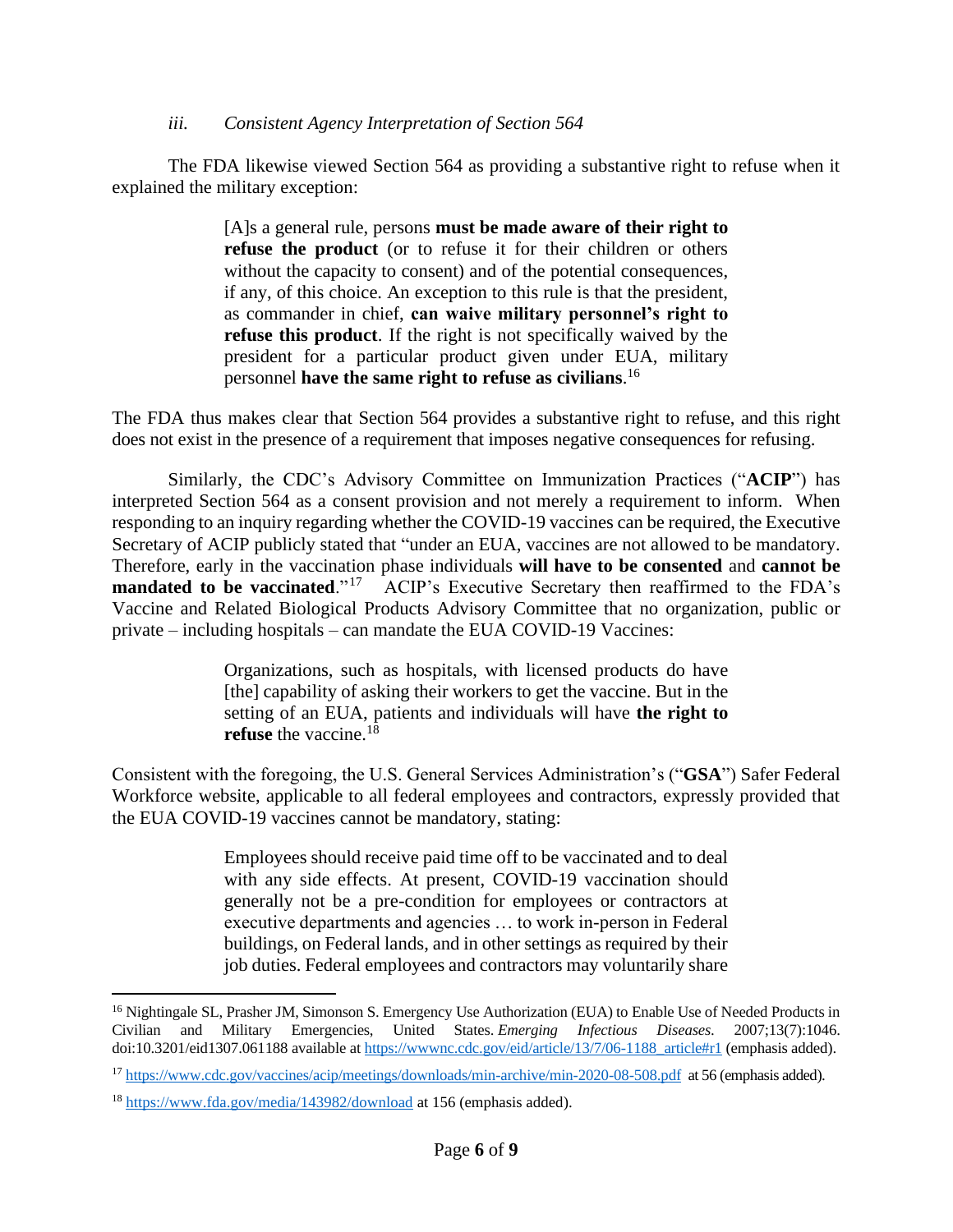information about their vaccination status, but agencies should not require federal employees or contractors to disclose such information.<sup>19</sup>

The GSA only changed this interpretation *after* you released your Slip Opinion.

The foregoing consistent guidance from the FDA, CDC, DOD, and GSA all reflect the fact that federal agencies have long understood that an EUA product cannot be mandatory.

# *iv. Section 564 Prohibits Consequences Beyond Those Authorized by the Secretary*

In line with the foregoing, Congress provided in Section 564 that only the Secretary of the U.S. Department of Health and Human Services (the "**Secretary**") may provide consequences for refusing an EUA product. As provided in that section, "the Secretary … shall … establish … the consequences, if any, of refusing administration of the product." The FDA makes plain that "the option to accept or refuse" and the "consequences" for refusing an EUA product established by the Secretary cannot be modified or added to:

> … section 564 does provide EUA conditions to ensure that recipients are informed about the MCM [medical countermeasure] they receive under an EUA. For an unapproved product … the statute requires that FDA ensure that recipients are informed … [t]hat they have the option to accept or refuse the EUA product and of any consequences of refusing administration of the product. The President may under certain circumstances waive the option for members of the armed forces to accept or refuse administration of an EUA product…

# In an emergency, **it is critical that the conditions that are part of the EUA … be strictly followed, and that no additional conditions be imposed**. 20

The authorized labeling (the "**Fact Sheets**") for each EUA COVID-19 vaccine includes a question and answer section that expressly asks the question: "What if I decide not to get the … COVID-19 vaccine?," and the response reflects that the Secretary chose to not provide any "consequences" for refusing these products when it states: "Should you decide to not receive it, it will not change your standard of medical care."<sup>21</sup> Consistent with Section 564, and as reflected in the FDA's guidance, the required conditions on the Fact Sheets for each EUA COVID-19 vaccine are to "be strictly followed" and "no additional conditions [may] be imposed." And the Secretary's

<sup>19</sup> [https://web.archive.org/web/20210727233714/https:/www.saferfederalworkforce.gov/faq/vaccinations/.](https://web.archive.org/web/20210727233714/https:/www.saferfederalworkforce.gov/faq/vaccinations/)

<sup>20</sup> <https://www.fda.gov/media/97321/download> (emphasis added).

<sup>21</sup> <https://www.fda.gov/media/144414/download> (Pfizer);<https://www.fda.gov/media/144638/download> (Moderna); <https://www.fda.gov/media/146305/download> (Janssen).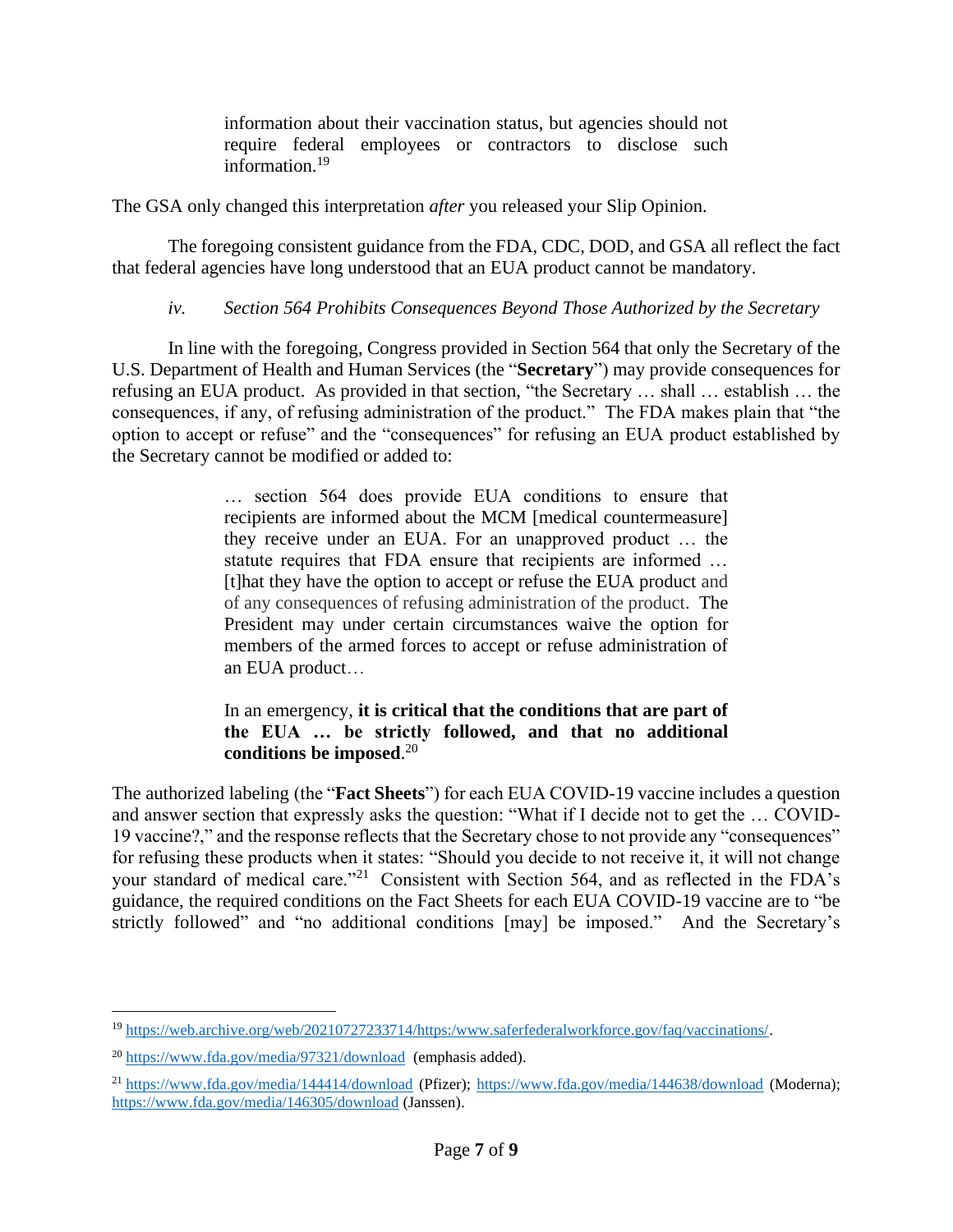conditions for each EUA COVID-19 vaccine provide that there will not be any consequences for refusing this product.<sup>22</sup>

The interpretation of Section 564 that you apply in your Slip Opinion is therefore incorrect in stating that "[n]either the statutory conditions of authorization nor the Fact Sheet itself purports to restrict public or private entities from insisting upon vaccination in any context." The Slip Opinion runs directly counter to Section 564 and the FDA's guidance by permitting additional conditions on a person's refusal to receive an EUA product. For example, it would permit public or private entities to impose conditions such as a person's continued employment, or their right to receive certain benefits, on that person's acquiescence to receive an EUA product. These are obviously additional conditions beyond those established by the EUA for the COVID-19 vaccines, and as such, these conditions are not permitted.<sup>23</sup>

## *v. The Dictionary and Common Sense*

Your Slip Opinion cites to the dictionary definition of "inform" but ignores the definition of the more important word "option" in Section 564 which the dictionary defines as "the power or right to choose; freedom of choice."<sup>24</sup> The Slip Opinion's interpretation of Section 564 would permit eliminating any real "freedom of choice." It is illogical that Congress would require that individuals be informed of a freedom of choice if that choice is illusory at the whim of any public or private entity.

If not clear on its face from Section 564, it is certainly made clear by the fact that Congress found it necessary to craft an exception to this freedom of choice for the military. If the "option to accept or refuse" were not a substantive right, there would be no need for the President to make a national security finding to require the military to receive an EUA product. The military exception was also unnecessary if Congress intended to permit any entity to impose its own "consequences" for refusing an EUA product.

# *vi. Putting it All Together*

In sum, your reading of Section 564 as a requirement that an individual be informed that they have a "choice" while at the same time allowing the product to be mandated is illogical and contrary to the plain meaning, intent, and history of Section 564. There is no logical way to interpret Section 1107a other than as creating the only exception to the general rule in Section 564 that no one can be mandated to receive an EUA product except for the military in the event of a national security threat. Section 564 requires that this be an actual choice, which is incompatible

<sup>&</sup>lt;sup>22</sup> *Id*. While the Secretary may include "consequences," consistent with the remainder of Section 564 and its statutory framework, those consequences cannot be coercive or unduly influence consent to an EUA product.

<sup>&</sup>lt;sup>23</sup> The Slip Opinion focuses on the language "to the extent practicable given the applicable circumstances" to indicate the Secretary could potentially even eliminate the "required condition" of informing of "the option to accept or refuse." However, the "to the extent practicable" language plainly modifies the words "appropriate conditions" that the Secretary can impose, but those appropriate conditions must still "ensure that individuals to whom the product is administered are informed … of the option to accept or refuse."

<sup>24</sup> [https://www.merriam-webster.com/dictionary/option.](https://www.merriam-webster.com/dictionary/option)